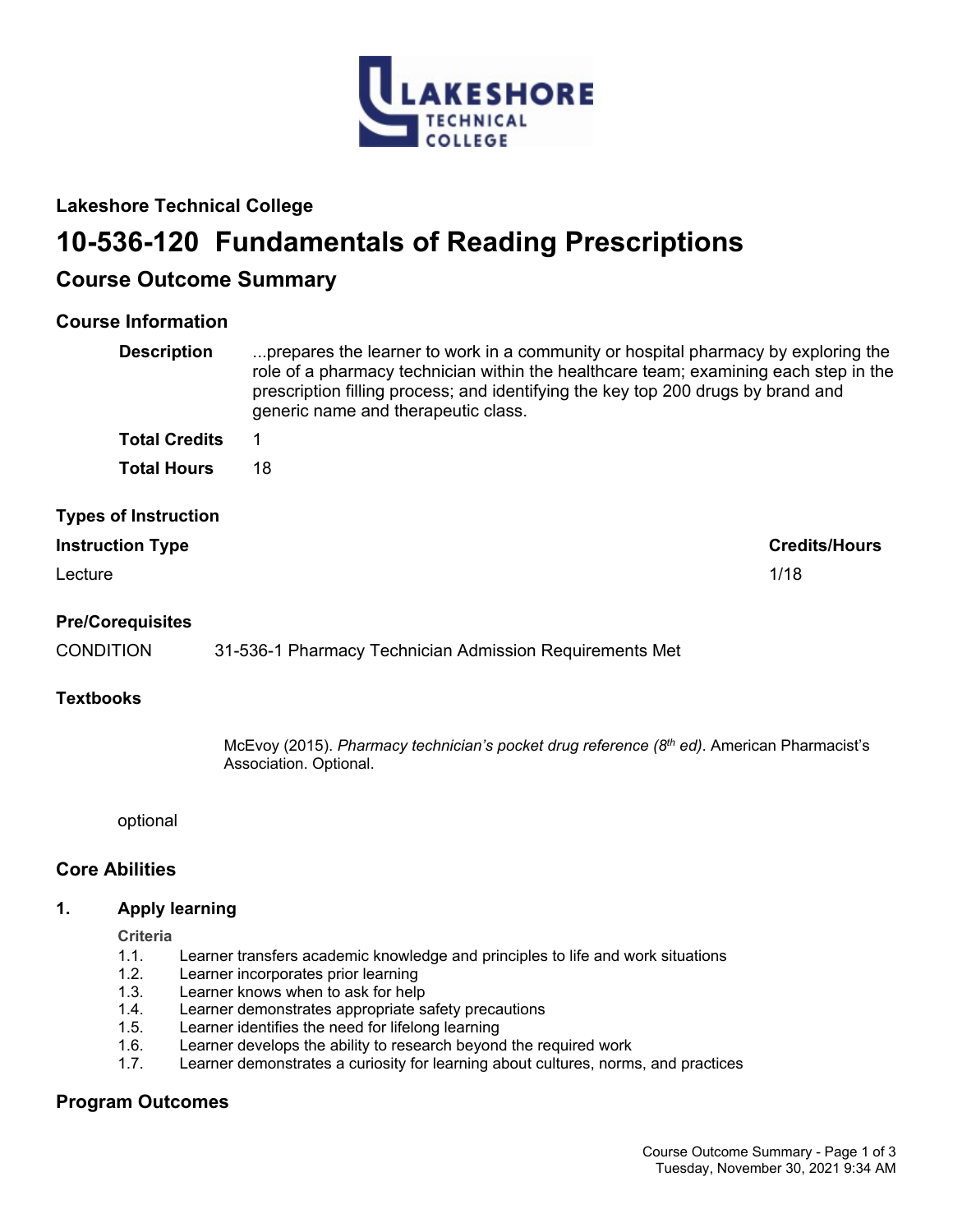#### **1. Perform all pharmacy technician functions.**

**Criteria**

1.1. You perform pharmacy technician tasks in a pharmacy for at least 216 hours.

# **Course Competencies**

#### **1. Match the brand name and generic name of commonly prescribed medications.**

**Linked Core Abilities**

Apply learning

**Linked Program Outcomes** Perform all pharmacy technician functions.

#### **Assessment Strategies**

- 1.1. by completing a written assessment
- 1.2. given a list of brand and/or generic medication names
- 1.3. without any references or notes

#### **Criteria**

*Your performance will be successful when:*

- 1.1. you list the correct generic name for a given brand name medication or the correct brand name for a given generic name medication.
- 1.2. the listed medication name begins with a capital letter if it is a brand name
- 1.3. the listed medication name begins with a lower case letter if it is a generic name
- 1.4. the listed medication name is spelled correctly

#### **Learning Objectives**

- 1.a. Define brand name, generic name, and chemical name.
- 1.b. Determine if a given medication is a brand or generic name.
- 1.c. Use a capital letter to start brand name medications and use a lower case letter to start generic medication names.
- 1.d. Spell medication names

#### **2. Determine the pharmacologic classes of commonly prescribed medications.**

**Linked Core Abilities** Apply learning

**Linked Program Outcomes** Perform all pharmacy technician functions.

#### **Assessment Strategies**

- 2.1. by completing a written assessment
- 2.2. given a list of medication names
- 2.3. without references or notes

#### **Criteria**

*Your performance will be successful when:*

2.1. the written pharmacologic class matches the primary indication for which for each medication as identified in the course material

**Learning Objectives**

- 2.a. Define pharmacologic classification.
- 2.b. Analyze the medication name(s) for chemical prefixes, suffixes, or roots which indicate the pharmacologic classification of the medication.
- 2.c. List the pharmacologic classification of the commonly used meds.

#### **3. Interpret Latin abbreviations used in the practice of pharmacy.**

**Linked Core Abilities** Apply learning